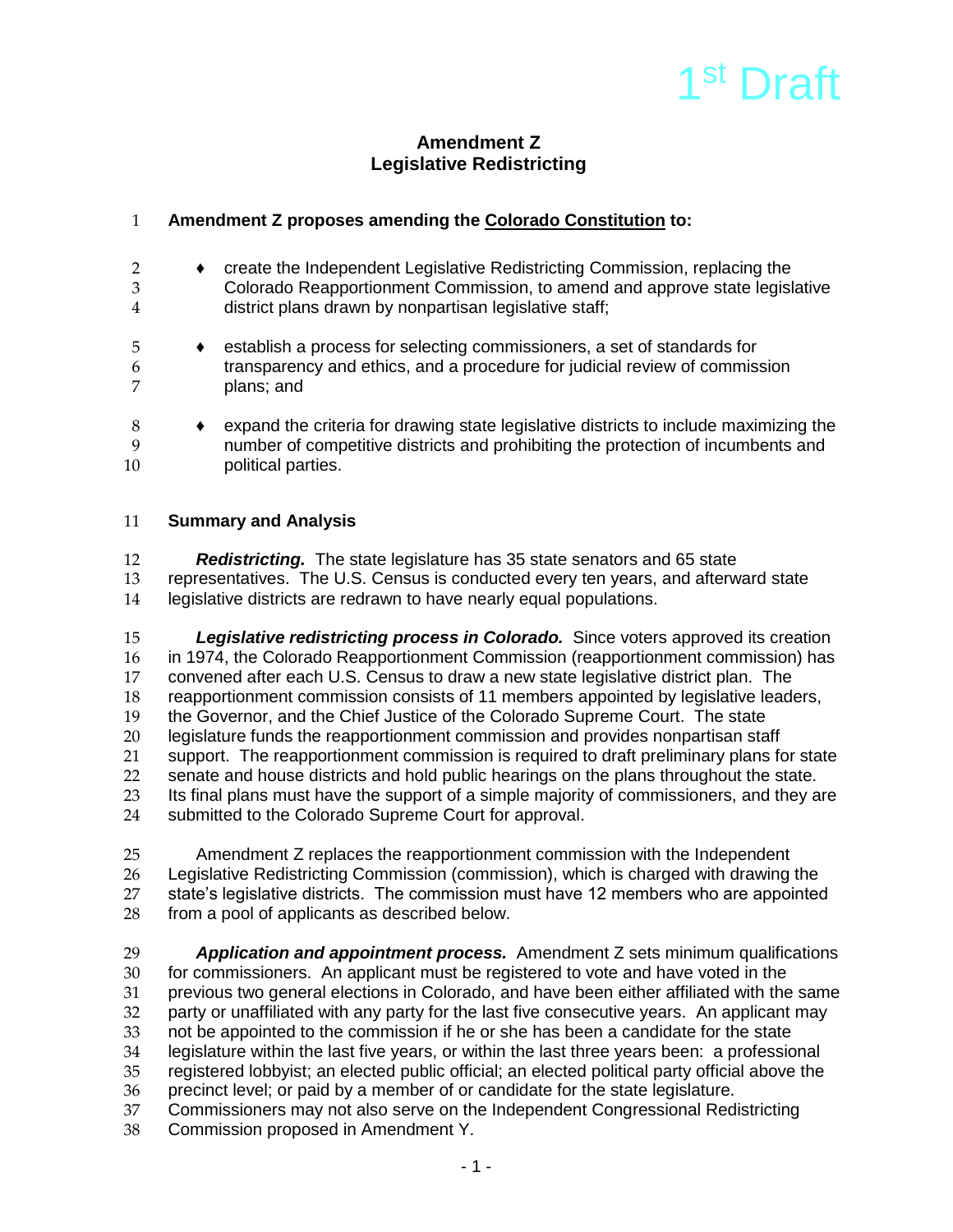

 The measure requires nonpartisan legislative staff to prepare an application form for commissioners after receiving public input on the application at one or more public hearings. Applicants are assessed based on their experience in representing the interests of a group or organization, their analytical skills, and their ability to be impartial and promote consensus on the commission. The Chief Justice of the Colorado Supreme Court designates a panel of three of the most recently retired judges from the Colorado Supreme Court or the Colorado Court of Appeals to facilitate the selection of 8 commissioners. Selected judges may not serve on both this commission and the<br>9 oroposed Independent Congressional Redistricting Commission. The final compo proposed Independent Congressional Redistricting Commission. The final composition of the commission is meant to reflect Colorado's racial, ethnic, gender, and geographic diversity, and represent each U.S. congressional district.

12 Figure 1 details the process by which applicants are selected to serve on the 13 commission.

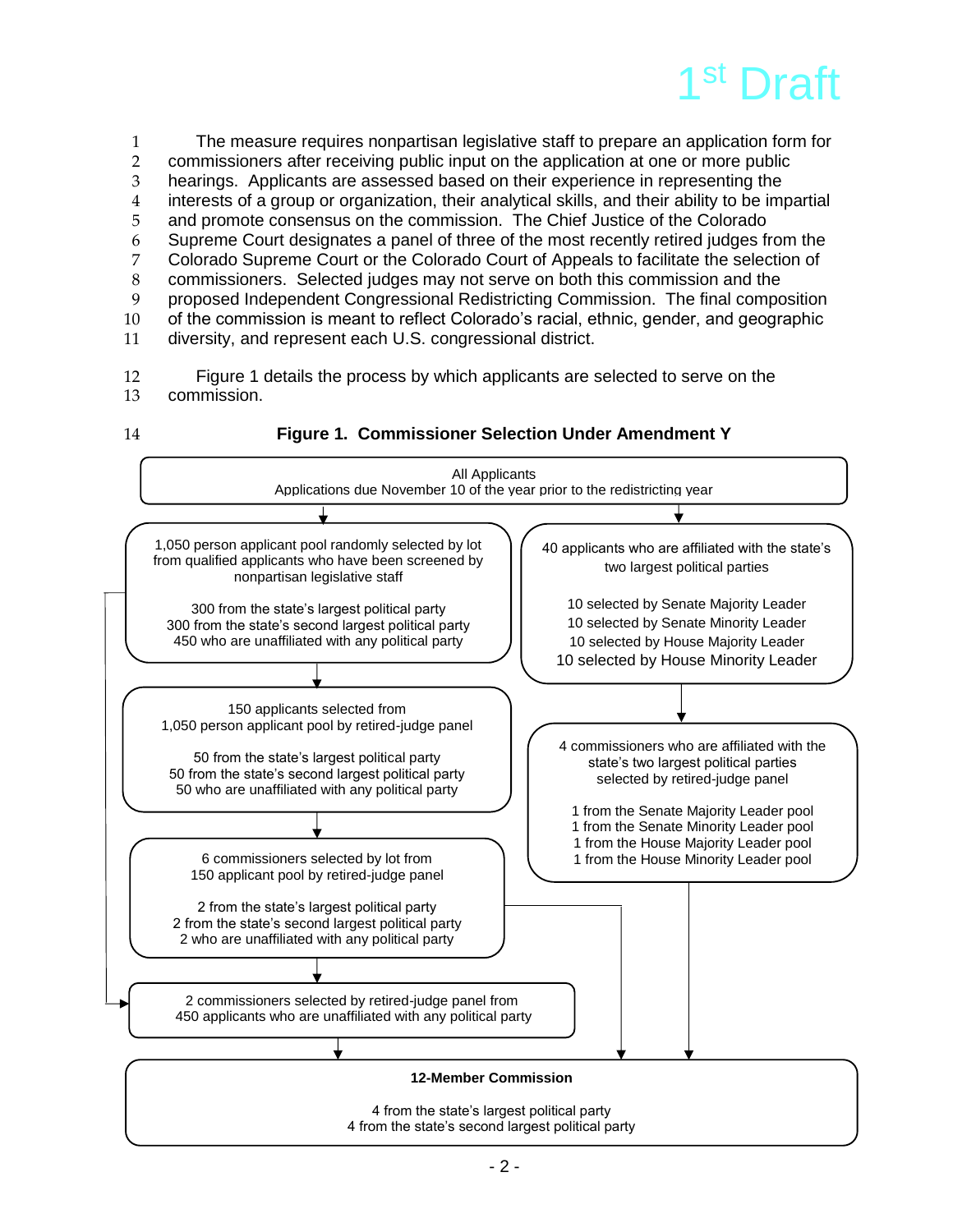

 *Commission operations.* Under the measure, staff for the commission must be 2 assigned from nonpartisan legislative staff agencies. The commission is responsible for<br>3 adopting rules to govern its administration and operation, and the commissioners are adopting rules to govern its administration and operation, and the commissioners are subject to open meeting laws. Commissioners are prohibited from communicating with nonpartisan legislative staff about the plans outside of a public meeting or hearing, and staff are prohibited from communicating with outside parties concerning the development of a redistricting plan. Any commissioner who participates in prohibited communication 8 must be removed from the commission. Any person who receives compensation for advocating to the commission, one or more commissioners, or staff, is considered a advocating to the commission, one or more commissioners, or staff, is considered a lobbyist and must disclose his or her compensation and its source to the Secretary of State for publication.

 *Criteria for drawing legislative districts.* The U.S. and Colorado Constitutions require state legislative districts to be as nearly equal in population as possible. Under the federal Voting Rights Act of 1965, the state cannot change voting standards, 15 practices, or procedures in a way that denies or limits the right to vote based on race or color or membership in a language minority group. In particular, the act requires that a minority group's voting strength not be diluted under a redistricting plan.

- Additionally, current state law requires, when drawing state legislative plans, that:
- 19 districts be contiguous and as compact in area as possible;
- **•** the division of counties and cities among multiple districts be minimized; and
- **•** communities of interest be preserved where possible.

 Amendment Z continues these requirements, but allows for exceptions to keeping 23 counties whole in order to preserve cities or towns in a single district even if the city or<br>24 town crosses county lines. The measure adopts portions of the Voting Rights Act into town crosses county lines. The measure adopts portions of the Voting Rights Act into state law. Additionally, the measure allows for communities of interest to be preserved 26 in one district where their legislative issues are more essential than county boundaries to<br>27 allow for the fair and effective representation of the residents of a district. After these 27 allow for the fair and effective representation of the residents of a district. After these<br>28 criteria are considered. Amendment Z requires the commission to maximize the numb 28 criteria are considered, Amendment Z requires the commission to maximize the number<br>29 of politically competitive districts. Plans cannot be drawn for the purpose of protecting 29 of politically competitive districts. Plans cannot be drawn for the purpose of protecting<br>30 incumbents or political parties. incumbents or political parties.

 *Plan consideration and public involvement.* The measure directs nonpartisan commission staff to create a preliminary redistricting plan, and requires them to consider public comments while developing the plan. Members of the public may also present proposed redistricting maps and written comments for the commission's consideration. 35 The commission must hold at least three public hearings in each congressional district to<br>36 Feceive public input before approving a redistricting plan. At least ten commissioners 36 receive public input before approving a redistricting plan. At least ten commissioners<br>37 must attend each hearing, either in person or electronically. These hearings must be 37 must attend each hearing, either in person or electronically. These hearings must be<br>38 broadcast online, and the commission must maintain a website through which Colorac broadcast online, and the commission must maintain a website through which Colorado residents may submit maps or written comments. All written comments pertaining to redistricting must be published on the website. After the commission holds its hearings on the preliminary plan, staff must prepare additional plans. The commission can adopt 42 standards and guidelines for staff to follow when developing staff plans. Any<br>43 commissioner can request at a public hearing that staff prepare additional pla commissioner can request at a public hearing that staff prepare additional plans or amendments to plans. The commission can adopt a final plan at any time after the presentation of the first staff plan.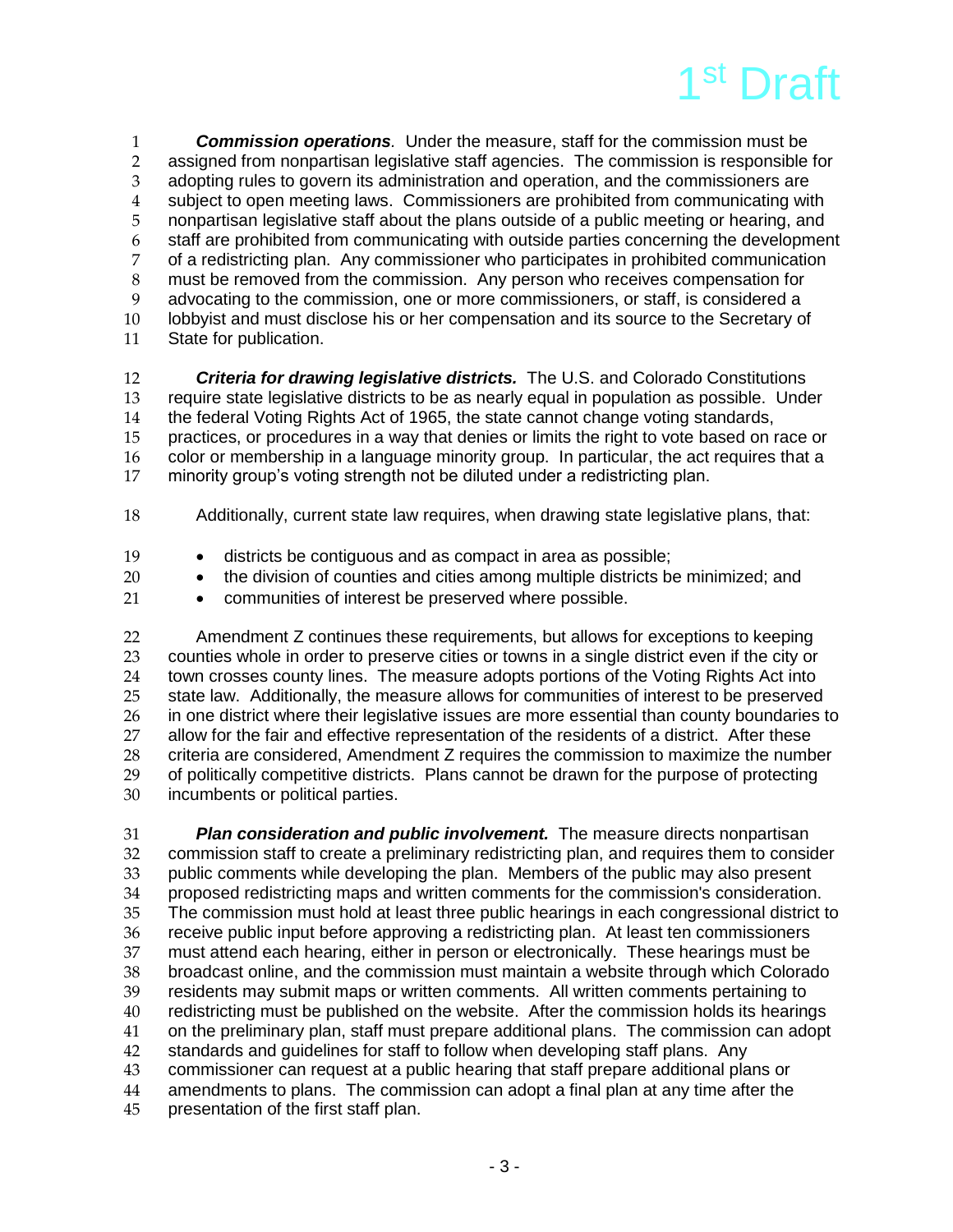

 *Final plan.* Under the measure, the commission must adopt a final plan and submit 2 it to the Colorado Supreme Court for review. Eight commissioners, including at least two<br>3 unaffiliated commissioners, must vote to approve the final plan. The commission cannot unaffiliated commissioners, must vote to approve the final plan. The commission cannot vote on a final plan until at least 72 hours after it has been proposed to the commission in a public meeting, although commissioners can unanimously waive the 72-hour requirement. If the commission fails to submit a final plan, the commission's staff must submit the third staff plan considered by the commission, without amendments, to the Colorado Supreme Court for judicial review.

 The Colorado Supreme Court must review the final plan and either approve it or return it to the commission. If returned, the commission has 12 days to hold a hearing and submit a revised plan to the Colorado Supreme Court. If the commission fails to submit a revised plan, nonpartisan staff have an additional three days to submit a revised plan. The Colorado Supreme Court must approve a legislative redistricting plan by December 29 of the redistricting year.

> *For information on those issue committees that support or oppose the measures on the ballot at the November 6, 2018, election, go to the Colorado Secretary of State's elections center web site hyperlink for ballot and initiative information:*

*<http://www.sos.state.co.us/pubs/elections/Initiatives/InitiativesHome.html>*

### **Arguments For**

- 16 16 10 1) Amendment Z limits the role of partisan politics in the redistricting process. Applicants must be qualified to serve on the commission and, unlike the current 18 Reapportionment Commission, lobbyists and elected officials are prohibited from<br>19 serving. The application process relies on unbiased retired iudges and random serving. The application process relies on unbiased retired judges and random selection, limiting the appointment power of party leaders. Unaffiliated voters must be appointed to the commission. Additionally, nonpartisan legislative staff draw the district plans, and each plan's approval requires a supermajority vote of the commission, including at least two unaffiliated commissioners. These 24 provisions encourage political compromise and keep a single political party from<br>25 controlling the process. controlling the process.
- 2) The measure makes the redistricting process more transparent, and protects the voices of individual voters in the process. Through the commissioner selection process, checks and balances are in place to make sure no one political party 29 has control of the commission. Legislative redistricting is conducted by a more<br>30 independent commission than currently exists, with safeguards against undue independent commission than currently exists, with safeguards against undue influence in the preparation and adoption of plans. The commission is subject to the Colorado Open Records Act, and anyone lobbying the commission must follow lobbyist disclosure laws. Further, commission members are removed for engaging in prohibited communications. By requiring that plan communications occur in public, Coloradans will be able to see exactly how the districts are drawn.